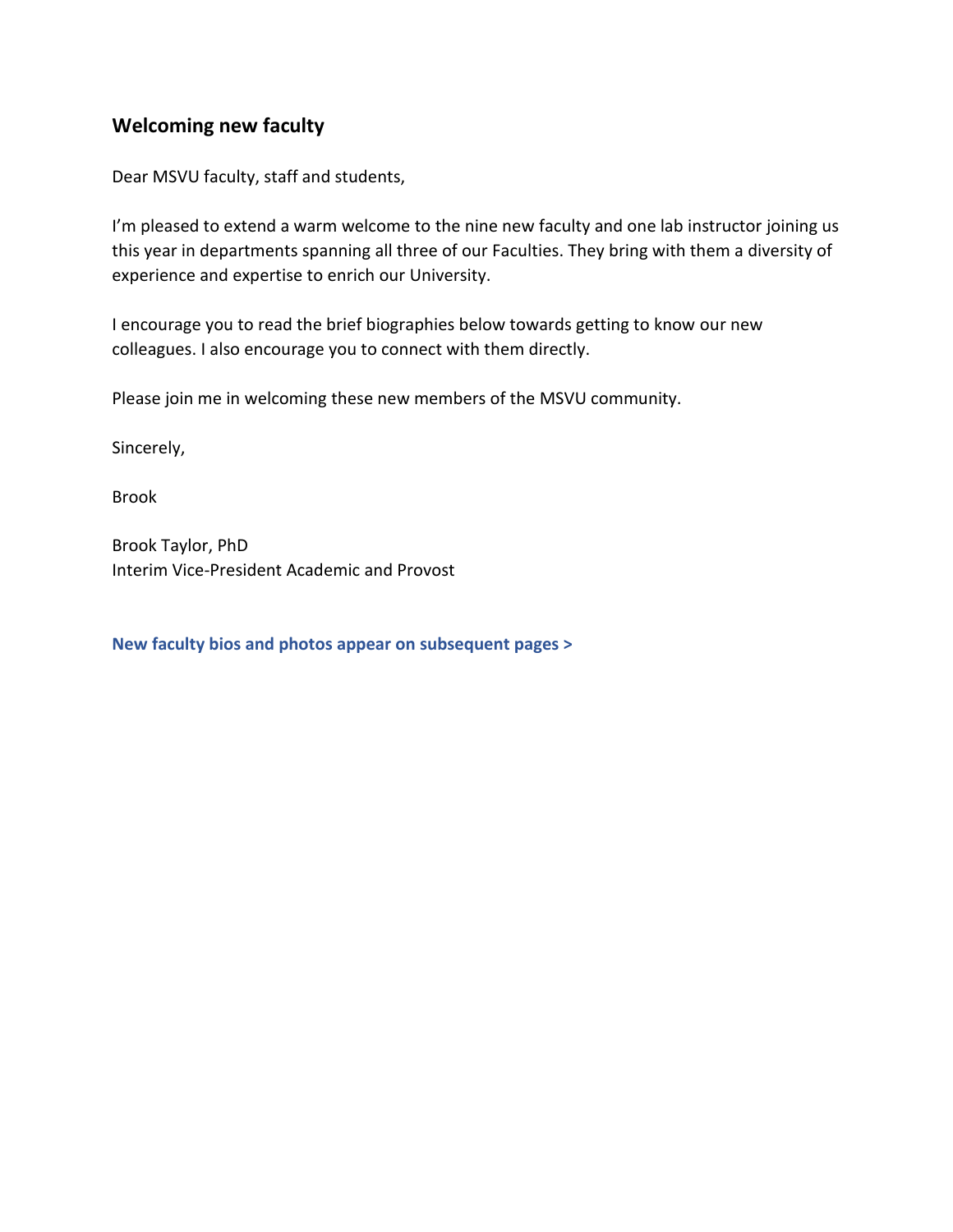# **New faculty 2021**

## **Alyssa Doué, Laboratory Instructor, Chemistry and Physics**



Alyssa is happy to be back on the MSVU campus as a laboratory instructor at her alma mater. She obtained her Bachelor of Science (Honours) and Master of Education degrees from MSVU, and her Master of Applied Science degree from Saint Mary's University. She has worked as a lab instructor both at MSVU and SMU, and gained invaluable experience as a Chemistry Technician supporting academic labs and research. Her research was in the field of organic chemistry, but she is excited to be teaching inorganic and biochemistry in addition to organic chemistry labs. She looks forward to helping students gain important technical skills in the lab, while still having fun and getting excited about the experiments.

#### **Dr. Arron Fraser, Assistant Professor, Business and Tourism**



Arron received his PhD in Management from Case Western Reserve University, and an MBA from the Alliance Manchester Business School, University of Manchester. Arron is a chartered accountant, a fellow of the Association of Chartered Certified Accountants of the United Kingdom, and a member of CPA Ontario. Additionally, he is a PROSCI Certified Change Manager. Prior to joining MSVU, he accumulated 20 years of C-Suite experience serving as a CEO and head of finance and accounting in the energy sector. He was an adjunct faculty member at the University of Guyana lecturing in finance and accounting. Arron's research interest resides in prosocial behaviours in organizational management, business models in emerging economies, and the effect of technology on finance and accounting. He is President of the Rotary Club of Garden City (Georgetown) and sits on the Boards of a mutual and a

pharmaceutical company. His life's motto is "*To aim is not enough, you must hit*."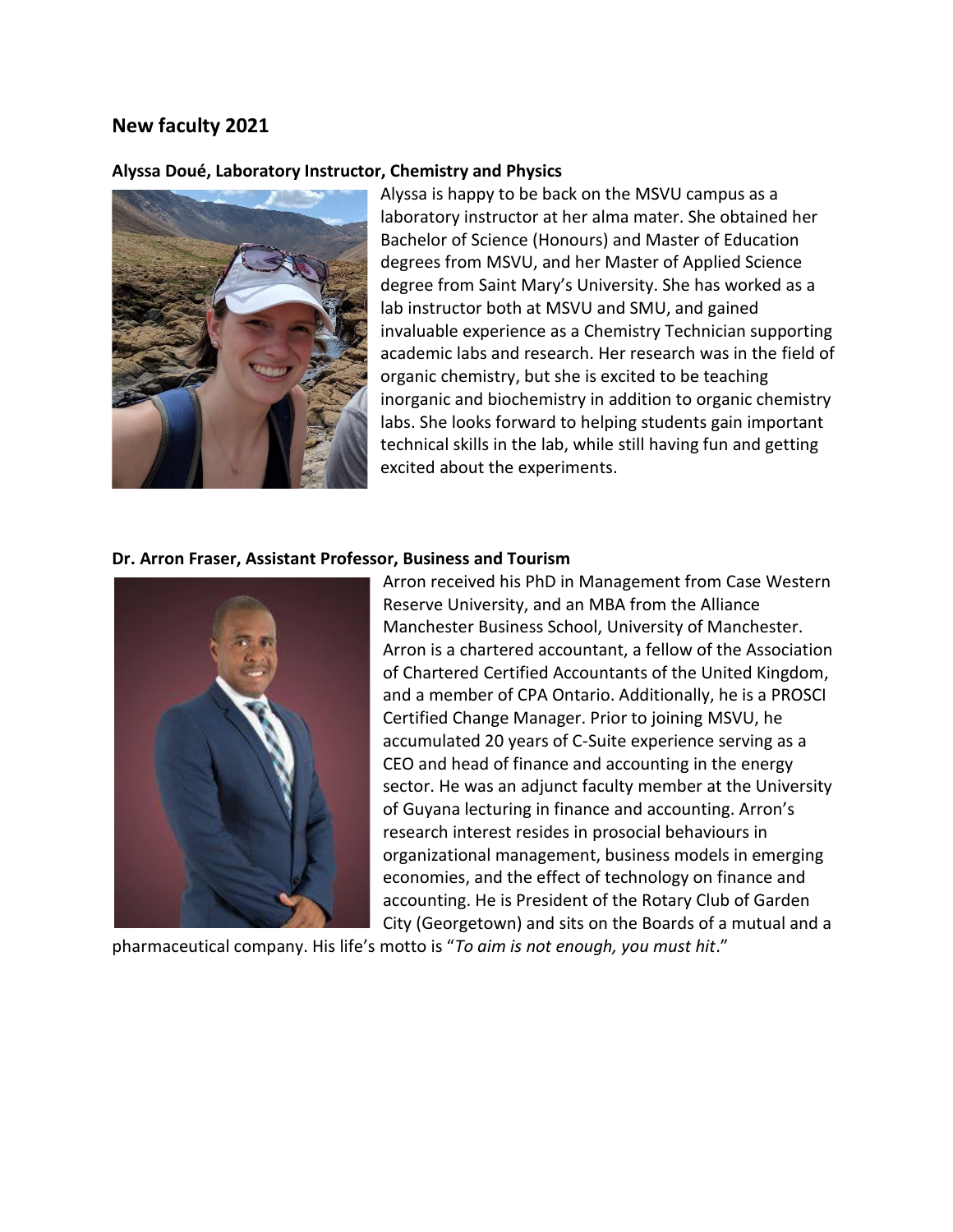#### **Prof. El Jones, Assistant Professor, Political and Canadian Studies**



El Jones is a poet, journalist, professor and community advocate living in Halifax, Nova Scotia. She was the 5th Poet Laureate of Halifax and a 2015 resident of the International Writing Program at University of Iowa. El was the poet in residence at U of T Scarborough in 2021. She won 2 Atlantic Journalism Gold awards in 2018 and 2019. In 2016, El was a recipient of the Burnley "Rocky" Jones human rights award. She was the 15th Nancy's Chair in Women's Studies at Mount Saint Vincent University. El has recently successfully defended her PhD in Cultural Studies at Queen's University and is an assistant professor in the Department of Political and Canadian Studies at Mount Saint Vincent University.

#### **Dr. Karyn McLellan, Assistant Professor, Mathematics**



Karyn has been a part-time instructor in the Mathematics and Statistics Department at MSVU since 2015. She received her PhD in Mathematics from Dalhousie University in 2012, and subsequently held two limited-term positions at St. Francis Xavier University. Her research is focused on number theory and combinatorics; her dissertation was about the growth of random sequences and their connection to binary trees. Other areas of research interest include the intersection of combinatorics and art, and mathematics education. Karyn has been active in mathematics outreach at the high school level, co-organizing CMS Math Camps, and serving as co-director of the Dalhousie-based outreach program *Math Circles* (2012-2013). Originally from Cape Breton, she completed her Master of Science degree at Dalhousie University and her Bachelor of Science at Cape Breton University, both in Mathematics. She knows 100 digits of pi!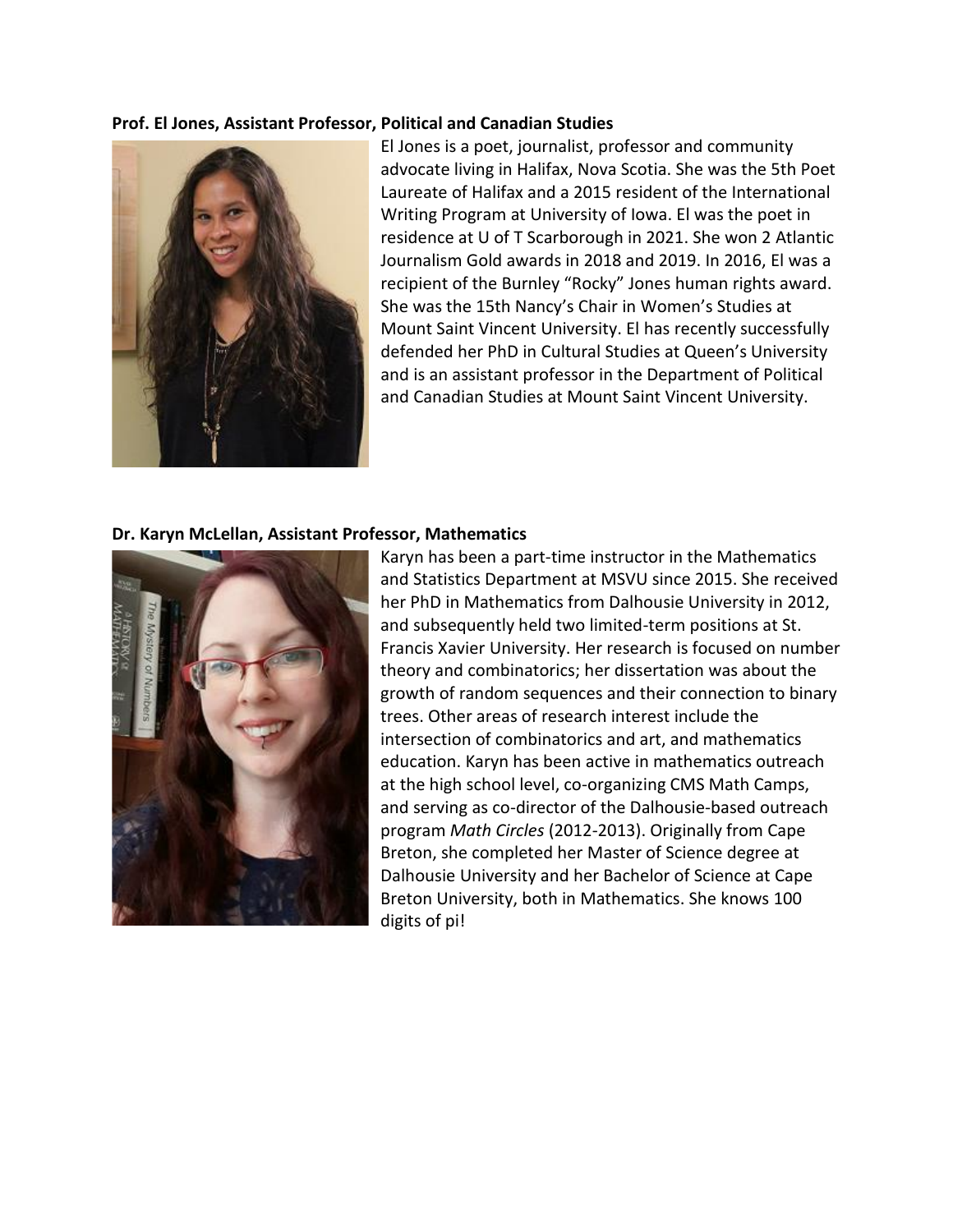#### **Prof. Martin Morrison, Assistant Professor, Education**



Martin is a member of the African Nova Scotian communities of Danvers and Southville and is the proud father of six children and one grandchild. Martin is a twotime MSVU graduate who holds a Master of Education in Lifelong Learning with a focus on Africentricity and a Bachelor of Education. As a current PhD candidate at MSVU, Martin's dissertation explores the themes and characteristics of teachers who have been identified as being culturally responsive to the needs of African Nova Scotian learners by representatives of the community. He is also the recipient of an Inter-University Research Network Grant to support his research. Martin has 16 years of experience in education. He has worked as a program support assistant' secondary classroom teacher; principal;

Regional Coordinator of Race Relations, Cross Cultural Understanding, and Human Rights; Regional Coordinator of African Nova Scotian Education; African Nova Scotian Corporate Strategist; and African Nova Scotian Regional Education Officer for the province. In addition, he was also an instructor of the Foundations of Inclusive Education at Acadia University. He has served on many boards and education committees in response to the systemic inequities experienced by members of the African Nova Scotian community, including the Black Educators Association, Delmore Buddy Daye Learning Institute, and local community education committees.

#### **Dr. Maki Motapanyane, Associate Professor, Women's Studies**



Maki holds a PhD in Gender, Feminist, and Women's Studies from York University (2009). She teaches in subject areas that include feminist theory, postcolonial theory, feminism in Africa, global gender studies, colonial / postcolonial and women's social movements / political upheaval / social change, ecofeminism and liberation ecology, Hip-Hop culture, and motherhood. Her research projects and publications examine various feminist traditions in Africa, Black feminist epistemology, maternal theory and motherhood, childcare policy and the political economy of care, Hip-Hop culture, stand-up comedy, and equity and inclusion in organizational practice.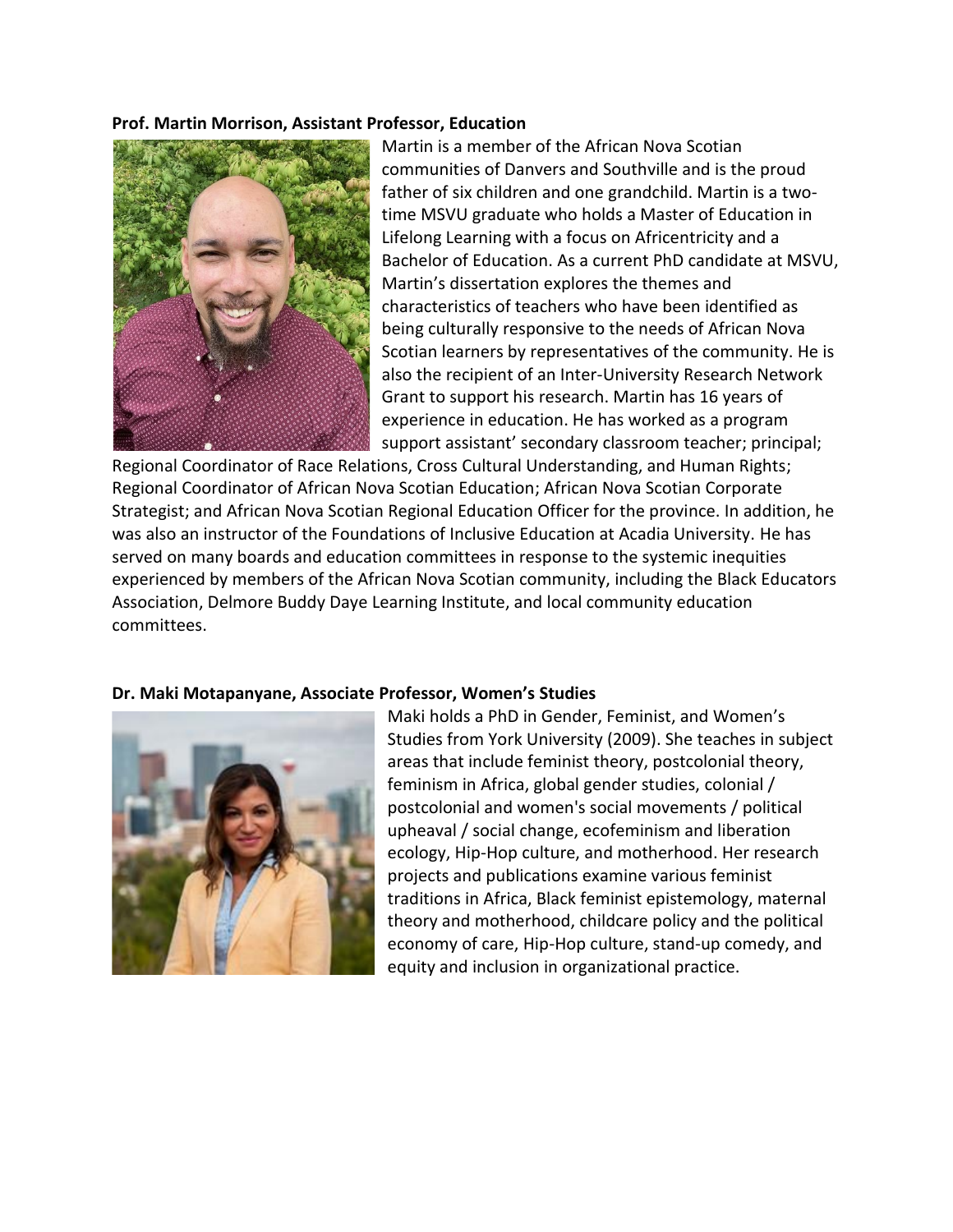Community involvement and collective social justice efforts beyond the academy are an important part of Maki's intellectual life. She has served on the programming committee of the North York Women's Centre (Toronto), with the Immigrant and Refugee Women's Program in Saint Louis (Missouri), and has several years of experience as a mentor and counsellor to African Nova Scotian youth in Halifax and surrounding region. Maki is accredited in conflict resolution and mediation, having served as a mediator for the Calgary Provincial Courts Civil Claims Mediation Program, Alberta Justice and Solicitor General. She has also served as Chair of the Board of Directors for the Alberta Historical Resources Foundation (AHRF), an agency under the purview of the Ministry of Culture, Multiculturalism and Status of Women, sat on the advisory board of Calgary's Future, an organization dedicated to recruiting, supporting and electing community leaders to municipal government, and served as Diversity and Equity Officer of the Mount Royal Faculty Association. She is currently a member of the Editorial Board of the academic journal *Atlantis: Critical Studies in Gender, Culture, and Social Justice*, and serves as Co-President of the Black Canadian Studies Association.

#### **Dr. Bernadette Russo, Assistant Professor, English**



Bernadette V. Russo, PhD is an unregistered, urbanraised Kanien'kehá:ka and Sicilian crossblood in the Department of English at Mount Saint Vincent University. Prior to joining the Mount, Dr. Russo taught at several universities and colleges throughout the United States and Qatar. Attaining her doctorate from Texas Tech University, Bernadette's research focuses on Indigenous literatures and film of North America, and she has presented at numerous conferences. Her publications include "Deconstructing the Master's House with His Own Tools: Code Switching and Double-Voiced Discourse as Agency in Gerald Vizenor's The Heirs of Columbus," appearing in *Studies in American Indian Literatures* (2017: 29.4), and "Shackles of a Distant Self and the Damning Complicit," appearing in *Madness, Women* 

*and the Power of Art and Forgiveness* (2013).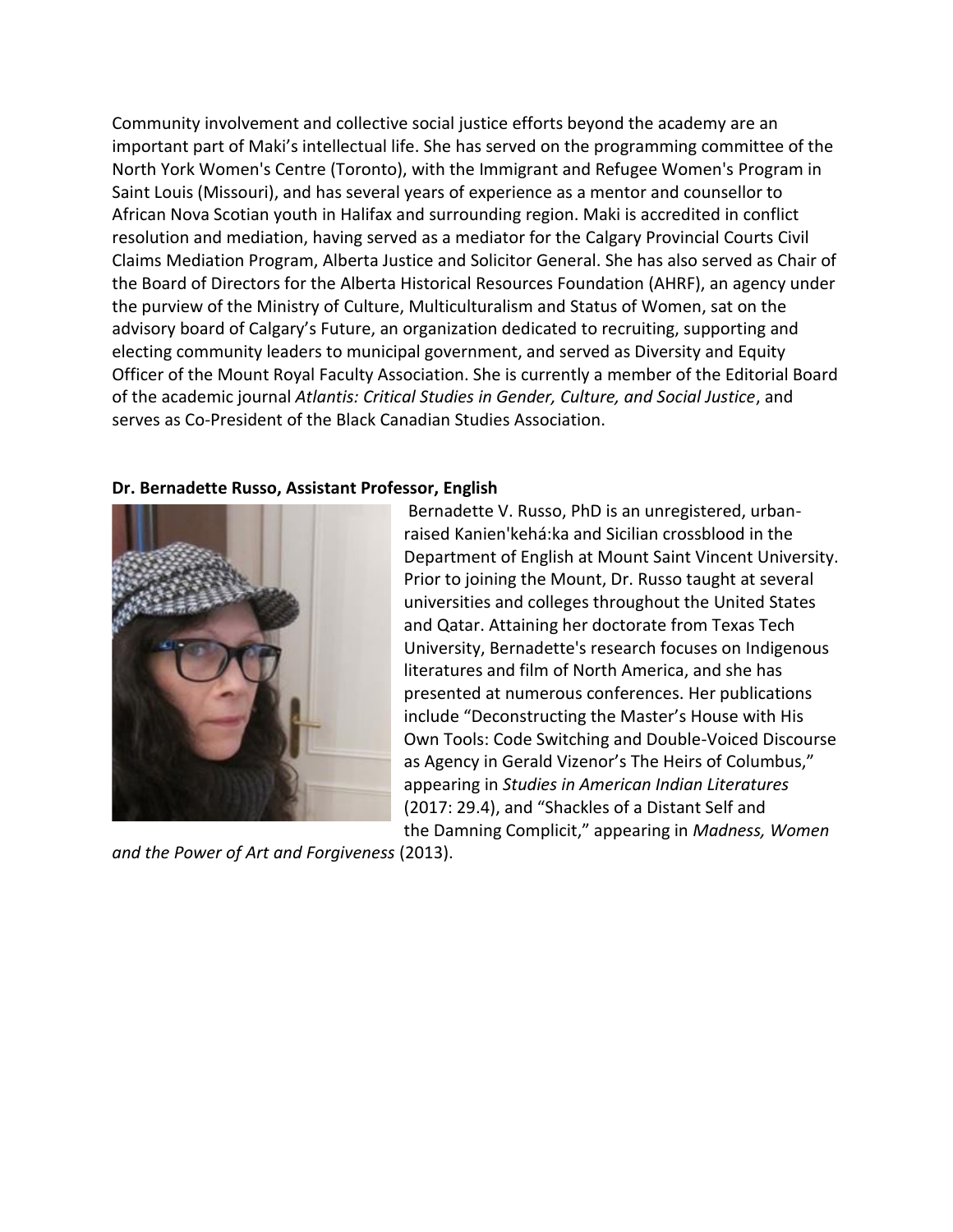# **Dr. Eddia Solas, Assistant Professor, Education**



Eddia holds a PhD in Chemistry and an MEd in Science Education from the University of the West Indies, Jamaica, and a Master of Teaching from the University of Toronto. She is an Ontario Certified Teacher (OCT), and a fellow of the Advanced HE (FHEA), which is a designation for education professionals who have met certain conditions of the UK Professional Standards Framework (UKPSF), for teaching and supporting learning in higher education. Eddia has taught Chemistry and Science in the Caribbean, United Arab Emirates and Canada, preparing preservice teachers, science majors and non-majors for their future careers. Her research interests are in Science Education, specifically unveiling the challenges students face in learning science. She is interested in methodologies that facilitate learning, and the identification and dismantling of student

misconceptions.

# **Dr. Gerald Tembrevilla, Assistant Professor, Education**



Gerald obtained his PhD in science (physics) education at the University of British Columbia (UBC) and served as a postdoctoral fellow in the Faculty of Engineering at McMaster University. Gerald's research has focused on information and communication technology (ICT) integration to improve hands-on science, empathy, scientific argumentation and systems thinking skills, pedagogical content knowledge, etc. among STEM K-12 pre-service and practicing teachers in developing countries like the Philippines and in the UBC Teacher Education Program. During his PhD program, he completed several research fellowships in STEM education and technology design as a

UBC Public Scholar Initiative and Mitacs-Canada Globalink Research Awardee, and UBC Go Global Scholar. These research fellowships were completed at UCLA in the United States, the University of Cambridge in England, and ETH-Zurich in Switzerland.